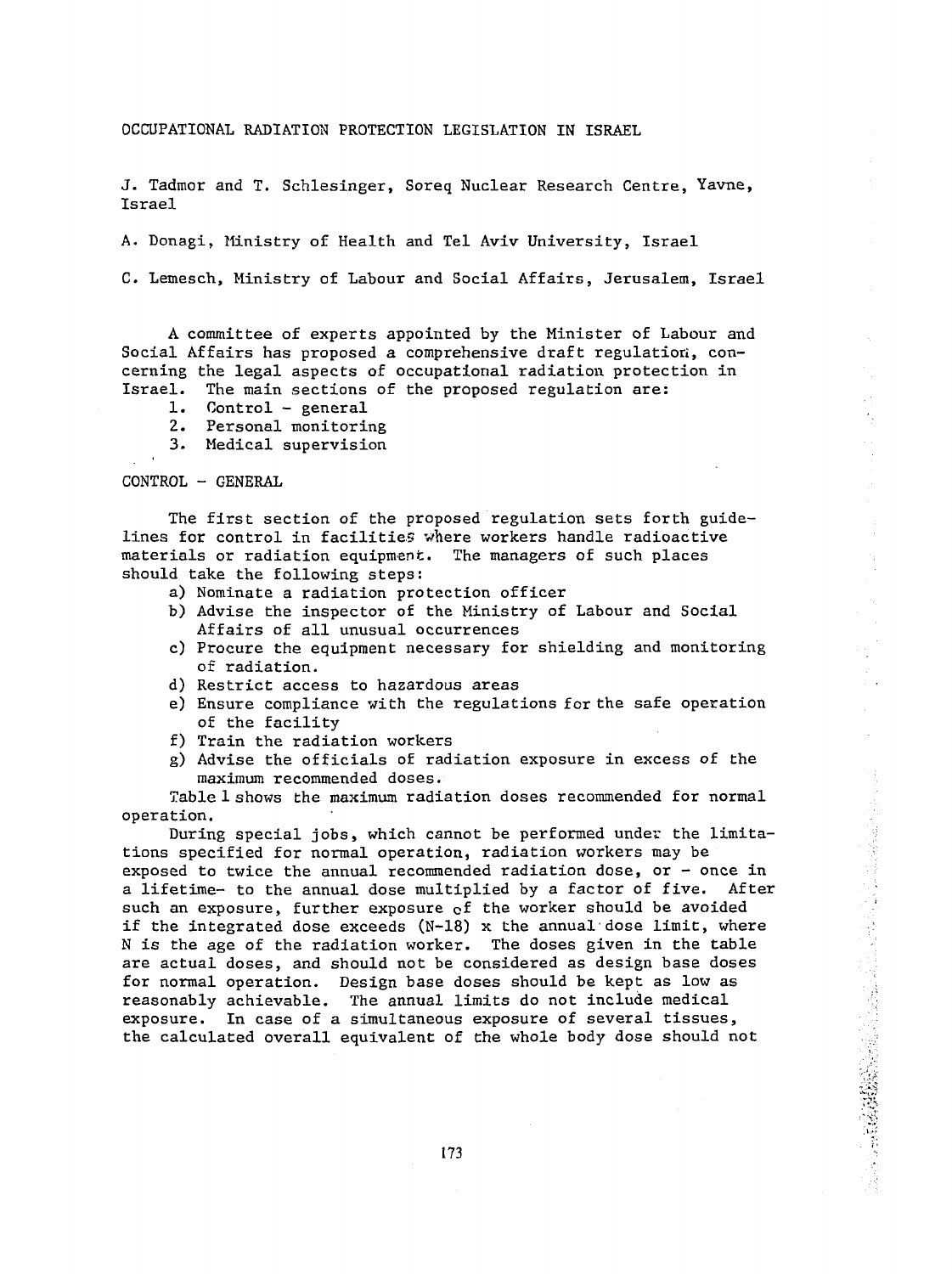exceed the limit indicated for the whole body. The doses should be reduced by a factor of 10 for 16 to 18 year-olds, whose exposure should be allowed only if it is connected to professional training, for which a special permit should be required.

TABLE 1. Maximum recommended doses for radiation workers during normal operation

| Tissue                             | Dose to individual workers<br>$(\text{Rem}/y)^*$ |
|------------------------------------|--------------------------------------------------|
| $\ddot{\phantom{1}}$<br>Whole body | 5                                                |
| Gonads                             | 20                                               |
| <b>Breast</b>                      | 25                                               |
| Thyroid                            | 50                                               |
| Bone                               | 50                                               |
| Bone marrow                        | 25                                               |
| Lungs                              | 25                                               |
| Eyes                               | 30                                               |
| Other single organs                | 50                                               |
| $\mathbf{A}$                       |                                                  |

# PERSONAL MONITORING

The second section deals with the monitoring regulations for radiation workers who may be exposed to doses in excess of 500 mRem/y. The regulations stipulate that these workers should:

- a) wear radiation badges, to measure external exposure
- b) be checked for internal radioactive contamination
- c) report on all employment in which they may be exposed to additional radiation.

## MEDICAL SUPERVISION

Medical check-ups are required for all app ... iants for work which involves radiation. Also, radiation workers arc required to undergo routine periodical examinations, the type of the examination to be determined by the type of work performed. Radiation workers must also be examined following overexposure or accidents.

A. Routine examinations

Compulsory routine examinations should include the following: a) Complete clinical check-up

- b) General urine analysis
- c) Blood count: hemoglobin, white count, differential and thrombocyte count
- d) Complete anamnesis, including medical and occupational history.